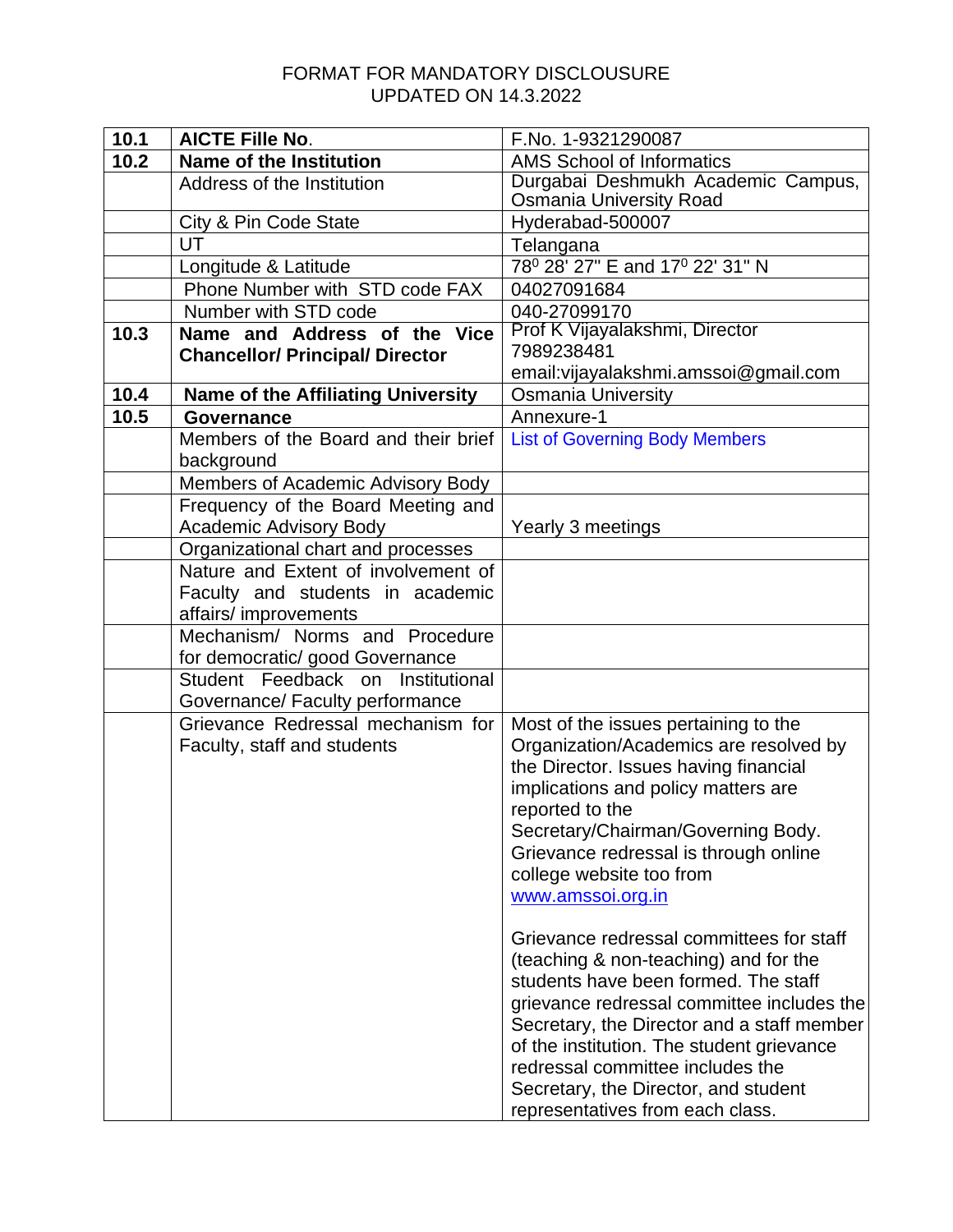|      | Establishment of<br>Anti<br>Ragging<br>Committee                                                                                                                                                                                                          | Yes        |
|------|-----------------------------------------------------------------------------------------------------------------------------------------------------------------------------------------------------------------------------------------------------------|------------|
|      | Establishment of Online Grievance<br><b>Redressal Mechanism</b>                                                                                                                                                                                           | Yes        |
|      | Grievance<br>Establishment<br><b>of</b><br>Committee<br>Redressal<br>in<br>the<br>Institution and Appointment of<br><b>OMBUDSMAN by the University</b><br>Establishment of Internal Complaint<br>Committee (ICC)                                          | Yes        |
|      | Establishment of<br>Committee<br>for<br>SC/ST                                                                                                                                                                                                             | Yes        |
|      | <b>Internal Quality Assurance Cell</b>                                                                                                                                                                                                                    | Yes        |
| 10.6 | <b>Programmes</b>                                                                                                                                                                                                                                         |            |
|      | Name of Programmes approved by<br><b>AICTE</b>                                                                                                                                                                                                            | <b>MBA</b> |
|      | Name of Programmes Accredited by<br><b>AICTE</b>                                                                                                                                                                                                          | <b>NA</b>  |
|      | <b>Status of Accreditation of the Courses</b>                                                                                                                                                                                                             | <b>NA</b>  |
|      | <b>Total number of Courses</b>                                                                                                                                                                                                                            | <b>NA</b>  |
|      | No. of Courses for which applied for<br>Accreditation                                                                                                                                                                                                     | <b>NA</b>  |
|      | Status of Accreditation - Preliminary/<br>Applied for SAR and results awaited/<br><b>Applied for SAR</b><br>and visits completed/ Results of the<br>visits awaited/ Rejected/ Approved for<br>Courses                                                     | <b>NA</b>  |
|      | For each Programme the following<br>details are to be given:                                                                                                                                                                                              | <b>NA</b>  |
|      | Name                                                                                                                                                                                                                                                      | <b>NA</b>  |
|      | Number of seats                                                                                                                                                                                                                                           | <b>NA</b>  |
|      | Duration                                                                                                                                                                                                                                                  | <b>NA</b>  |
|      | Cut off marks/rank of admission<br>during the last three years                                                                                                                                                                                            | <b>NA</b>  |
|      | Fee                                                                                                                                                                                                                                                       | <b>NA</b>  |
|      | <b>Placement Facilities</b>                                                                                                                                                                                                                               | <b>NA</b>  |
|      | Campus placement in last three years<br>minimum<br>salary,<br>with<br>maximum<br>salary and average salary                                                                                                                                                | <b>NA</b>  |
|      | Name and duration of Programme(s)<br>having Twinning and Collaboration<br>with Foreign University(s)and being<br>run in the same Campus along with<br>status of their AICTE approval. If<br>there is Foreign Collaboration, give<br>the following details | <b>NA</b>  |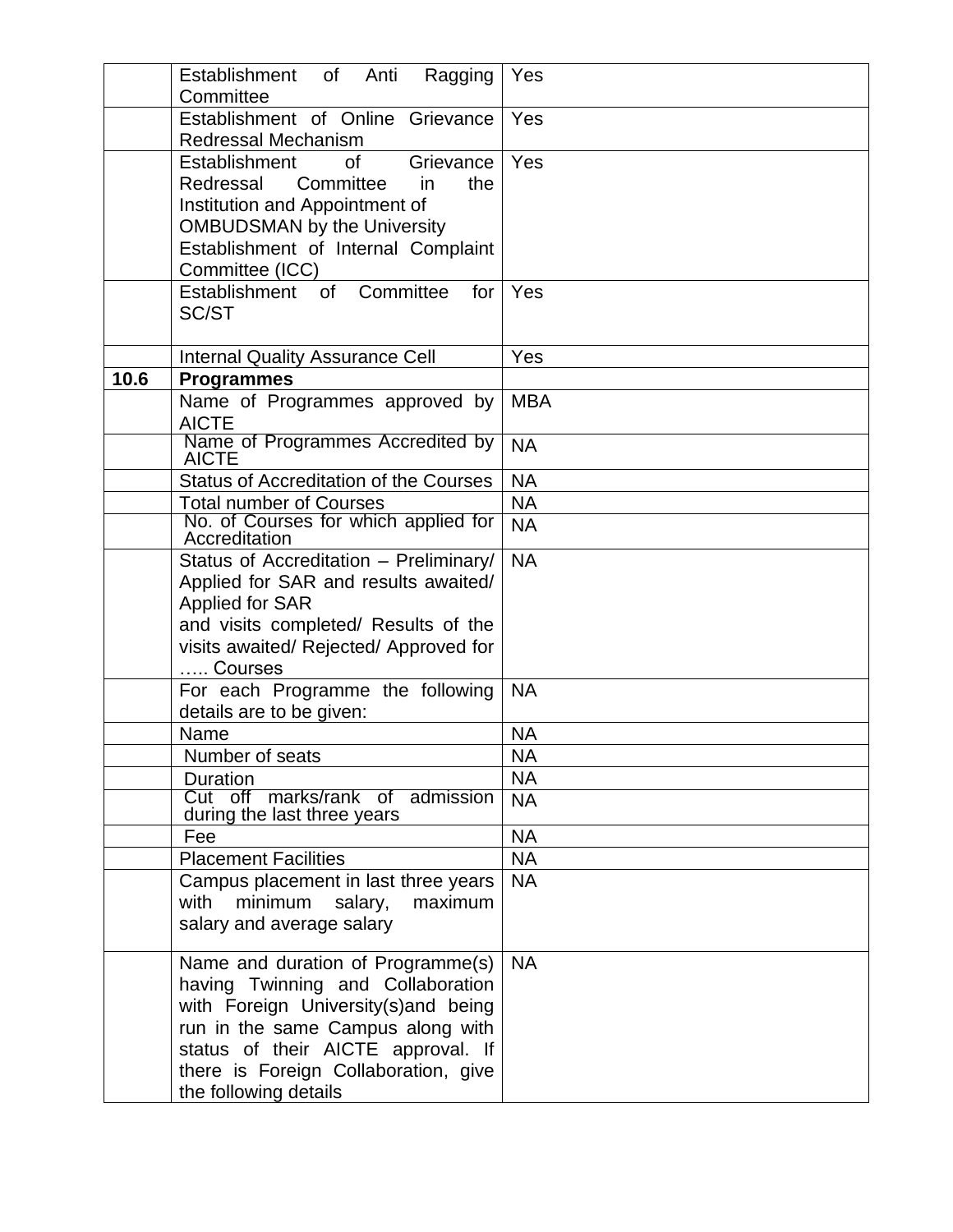|      |                                                                                          | <b>NA</b>      |
|------|------------------------------------------------------------------------------------------|----------------|
|      | Details of the Foreign University                                                        |                |
|      | Name of the University                                                                   | <b>NA</b>      |
|      | <b>Address</b>                                                                           | <b>NA</b>      |
|      | Website                                                                                  | <b>NA</b>      |
|      | Accreditation status of the University                                                   | <b>NA</b>      |
|      | in its Home Country                                                                      |                |
|      | Ranking of the University in the Home                                                    | <b>NA</b>      |
|      | Country                                                                                  |                |
|      | Whether the degree offered<br>is l                                                       | <b>NA</b>      |
|      | equivalent to an Indian Degree? If                                                       |                |
|      | yes, the name of the agency which                                                        |                |
|      | has approved equivalence. If no,                                                         |                |
|      | implications for students in terms of                                                    |                |
|      | pursuit of higher                                                                        |                |
|      | studies in India and abroad and job                                                      |                |
|      | both within and outside the country                                                      |                |
|      | Nature of Collaboration                                                                  | <b>NA</b>      |
|      | Nature of Collaboration                                                                  | <b>NA</b>      |
|      | <b>Conditions of Collaboration</b>                                                       | <b>NA</b>      |
|      | Complete details of payment a                                                            | <b>NA</b>      |
|      | student has to make to get the full                                                      |                |
|      | benefit of Collaboration For each                                                        |                |
|      | Programme Collaborated provide the                                                       |                |
|      | following                                                                                | <b>NA</b>      |
|      | Programme Focus<br>Number of seats                                                       | <b>NA</b>      |
|      | <b>Admission Procedure</b>                                                               | <b>NA</b>      |
|      | Fee                                                                                      | <b>NA</b>      |
|      |                                                                                          | <b>NA</b>      |
|      | <b>Placement Facility</b><br>Placement Records for last three                            | <b>NA</b>      |
|      | years with minimum salary, maximum                                                       |                |
|      | salary and average salary                                                                |                |
|      | Collaboration<br>Whether<br>the                                                          | <b>NA</b>      |
|      | Programme is approved by AICTE? If                                                       |                |
|      | not whether the Domestic/Foreign                                                         |                |
|      | University has applied to AICTE for                                                      |                |
|      | approval                                                                                 |                |
| 10.7 | <b>Faculty</b>                                                                           |                |
|      | Branch wise list Faculty members                                                         | 12             |
|      | <b>Permanent Faculty</b>                                                                 | 12             |
|      | <b>Adjunct Faculty</b>                                                                   | $\mathbf 0$    |
|      | Permanent Faculty: Student Ratio                                                         | 1:20           |
|      | Number of Faculty employed and left                                                      | $\Omega$       |
|      | during the last three years<br><b>Chancellor/</b><br><b>Profile</b><br><b>Vice</b><br>Οf |                |
| 10.8 | <b>Director/ Principal/ Faculty</b>                                                      |                |
|      | For each Faculty give a<br>page                                                          | <b>Faculty</b> |
|      | with<br>Passport<br>size<br>covering                                                     |                |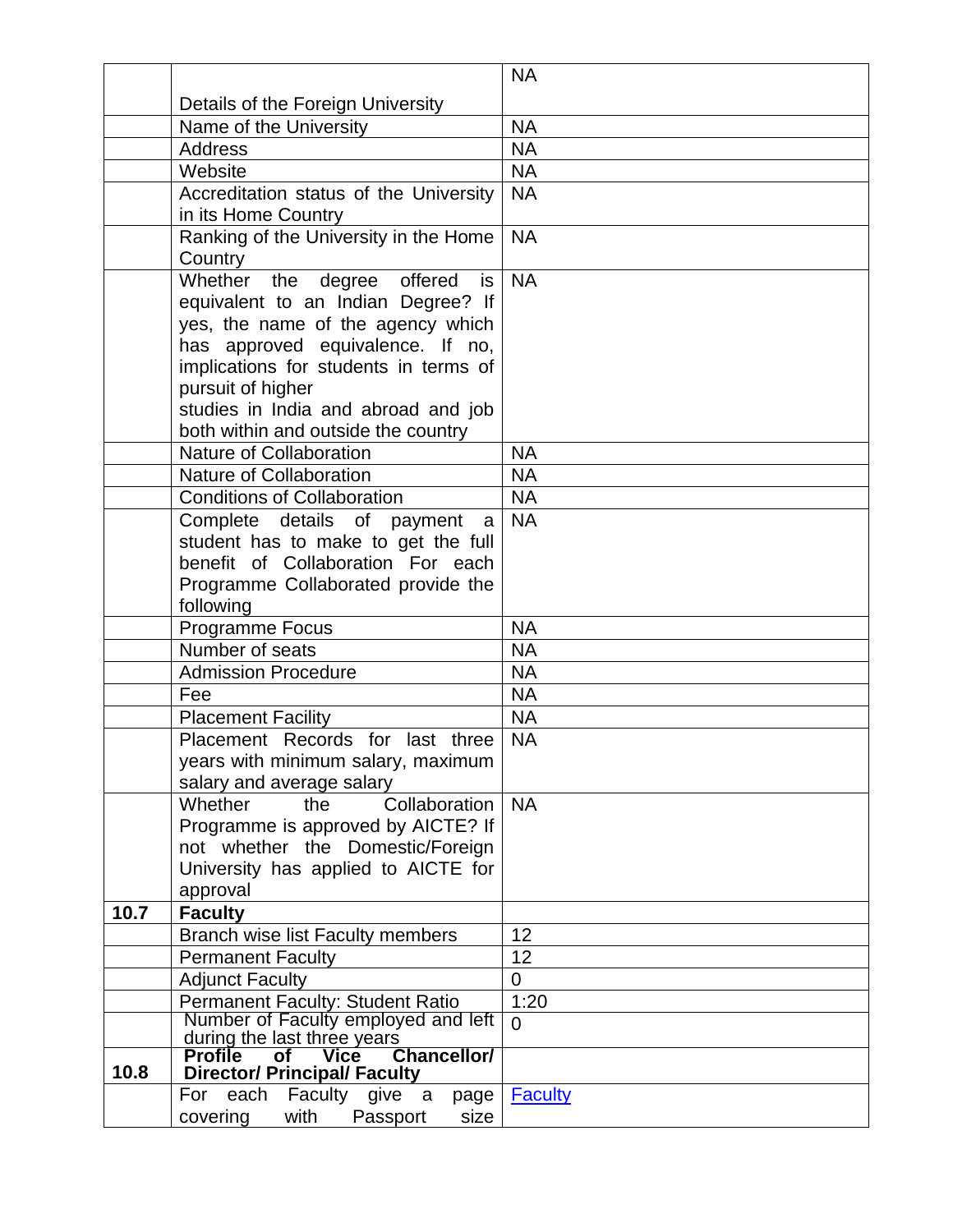|       | photograph                                                                                      |                                |
|-------|-------------------------------------------------------------------------------------------------|--------------------------------|
|       | Name                                                                                            |                                |
|       | Date of Birth                                                                                   |                                |
|       | Unique id                                                                                       |                                |
|       | <b>Education Qualifications</b>                                                                 |                                |
|       | <b>Work Experience</b>                                                                          |                                |
|       | Teaching                                                                                        |                                |
|       | Research                                                                                        |                                |
|       | Industry                                                                                        |                                |
|       | others                                                                                          |                                |
|       | Area of Specialization                                                                          |                                |
|       | Courses taught at Diploma/ Post                                                                 |                                |
|       | Diploma/ Under Graduate/ Post                                                                   |                                |
|       | Graduate/ Post Graduate Diploma                                                                 |                                |
|       | Level                                                                                           |                                |
|       | Research guidance<br>No. of papers published in National/<br>International Journals/Conferences |                                |
|       |                                                                                                 |                                |
|       |                                                                                                 |                                |
|       | <b>Master</b>                                                                                   |                                |
|       | Ph.D.                                                                                           |                                |
|       | Projects Carried out                                                                            |                                |
|       | <b>Patents</b>                                                                                  |                                |
|       | <b>Technology Transfer</b>                                                                      |                                |
|       | <b>Research Publications</b>                                                                    |                                |
|       |                                                                                                 |                                |
|       | No. of Books published with details                                                             |                                |
| 10.9  | Fee                                                                                             |                                |
|       | Details of Fee, as approved by State                                                            | G.O.Ms.No:42, dated 24.10.2019 |
|       | Fee Committee, for the Institution                                                              |                                |
|       | Time schedule for payment of Fee for                                                            | Year wise                      |
|       | the entire Programme                                                                            |                                |
|       | No. of Fee waivers granted with                                                                 | <b>NA</b>                      |
|       | amount and name of students                                                                     |                                |
|       | Number of scholarship offered by the                                                            | <b>NA</b>                      |
|       | Institution, duration and amount                                                                |                                |
|       | Criteria for Fee waivers/scholarship                                                            | <b>NA</b>                      |
|       | Estimated cost of Boarding<br>and                                                               | <b>NA</b>                      |
|       | Lodging in Hostels                                                                              |                                |
| 10.10 | <b>Admission</b>                                                                                |                                |
|       | Number of seats sanctioned with the<br>year of approval                                         | 120 for the Year 2019-20       |
|       |                                                                                                 | For the year 2021-101          |
|       |                                                                                                 | For the year 2020 - 89         |
|       | Number of Students admitted under                                                               | For the Year 2019 - 63         |
|       | various categories each year in the                                                             | For the Year 2018- 59          |
|       | last three years                                                                                |                                |
|       | Number of applications received                                                                 | Received 35                    |
|       | during last two years for admission                                                             | <b>Admitted 22</b>             |
|       | under<br>Management<br>Quota<br>and<br>number admitted                                          |                                |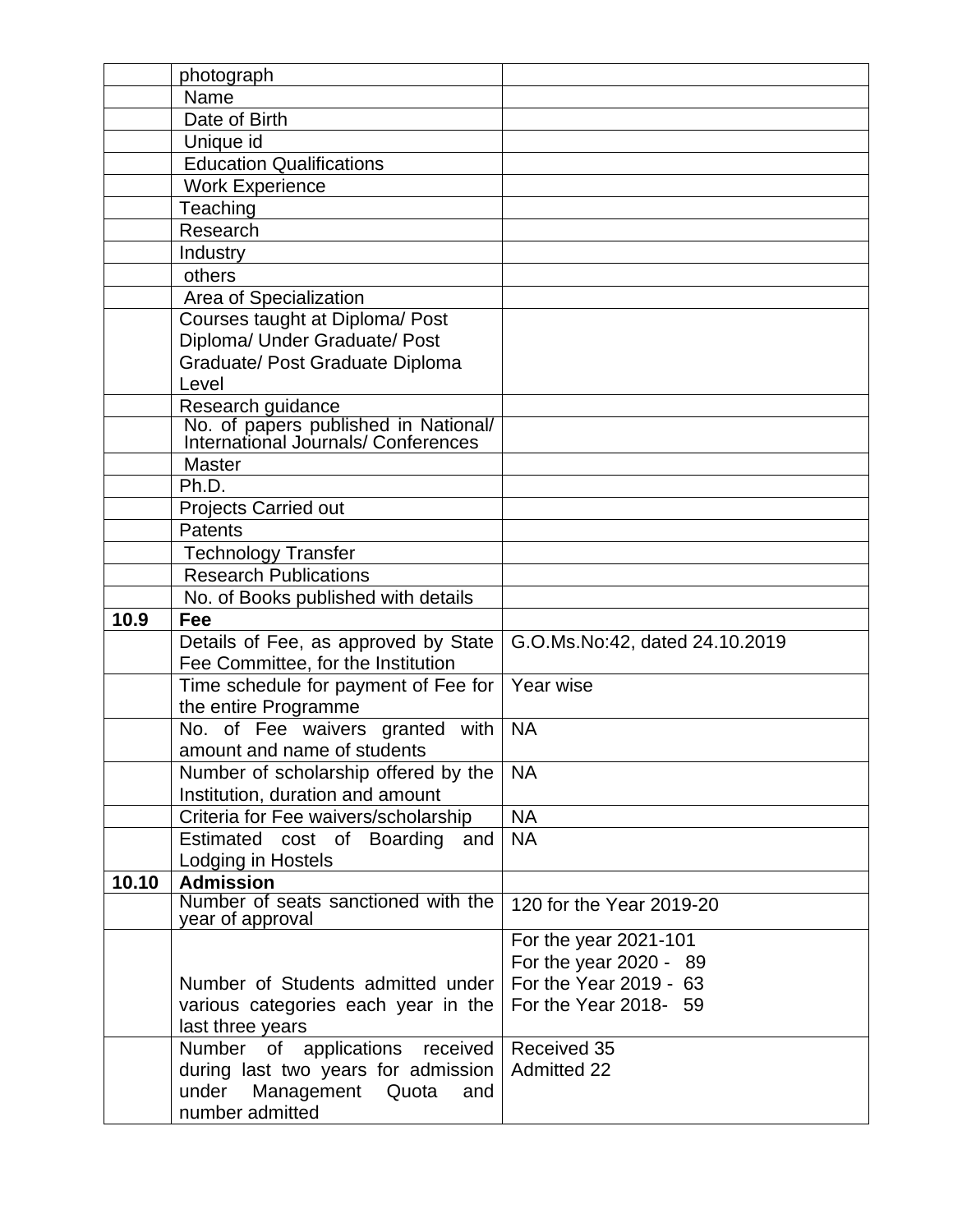| 10.11 | <b>Admission Procedure</b>                                                  |                                               |
|-------|-----------------------------------------------------------------------------|-----------------------------------------------|
|       | Mention the admission test being                                            | ICET https://tsicet.nic.in/Default.aspx       |
|       | followed, name and address of the                                           |                                               |
|       | Test Agency and its URL (website)                                           |                                               |
|       | Number of seats allotted to different                                       | 79                                            |
|       | Test Qualified candidate separately                                         |                                               |
|       | (AIEEE/ CET (State conducted test/                                          |                                               |
|       | University tests/ CMAT/ GPAT)/                                              |                                               |
|       | Association conducted test)                                                 |                                               |
|       | Calendar for<br>admission<br>against                                        | 5.1.2022                                      |
|       | Management / vacant seats                                                   |                                               |
|       | Last date of request for applications                                       | 31.12.2021                                    |
|       | Last<br>date<br>of<br>submission<br>of                                      | 31.12.2021                                    |
|       | applications                                                                |                                               |
|       | Dates for announcing final results                                          | 6.1.2022                                      |
|       | Release of admission list (main list                                        | Yes                                           |
|       | and waiting list shall be announced                                         |                                               |
|       | on the same day)                                                            |                                               |
|       | Date for acceptance by the candidate                                        | Yes                                           |
|       | (time given shall in no case be less<br>than 15 days)                       |                                               |
|       | Last date for closing of admission                                          | 5.1.2022                                      |
|       | Starting of the Academic session                                            | 20.12.2021                                    |
|       | The waiting list shall be activated only                                    | Yes                                           |
|       | on the expiry of date of main list                                          |                                               |
|       | The policy of refund of the Fee, in<br>case of withdrawal, shall be clearly | Yes                                           |
|       |                                                                             |                                               |
|       |                                                                             |                                               |
|       | notified                                                                    |                                               |
|       | <b>Criteria</b><br>Weightages<br>for<br>and                                 |                                               |
| 10.12 | <b>Admission</b>                                                            |                                               |
|       | criterion<br><b>Describe</b><br>each<br>with<br>its                         | Yes                                           |
|       | respective weightages i.e. Admission                                        |                                               |
|       | Test, marks in qualifying examination                                       |                                               |
|       | etc.                                                                        |                                               |
|       | minimum<br>Mention the<br>of<br>Level                                       | <b>NA</b>                                     |
|       | acceptance, if any                                                          |                                               |
|       |                                                                             | CAY 2021 lowest: 1185 Highest: 48099          |
|       | Mention<br>the cut-off<br>Levels<br>0f                                      | CAY 2020 lowest: 825 Highest: 40665           |
|       | percentage and percentile score of                                          | CAY 2019 Lowest : 922 Highest: 37326          |
|       | the candidates in the admission test                                        | CAY 2018 Lowest :983<br><b>Highest: 38080</b> |
|       | for the last three years                                                    |                                               |
|       | Display marks scored in Test etc. and                                       | Yes                                           |
|       |                                                                             |                                               |
| 10.13 | in aggregate for all candidates who<br>were admitted                        |                                               |
|       | <b>List of Applicants</b><br>List of candidate whose applications           | Yes                                           |
|       | been<br>have<br>received<br>along<br>with                                   |                                               |
|       | percentile/percentage                                                       |                                               |
|       | Score for each of the qualifying                                            | Yes                                           |
|       | examination in separate categories                                          |                                               |
|       | for open seats. List of candidate who<br>have applied along with percentage |                                               |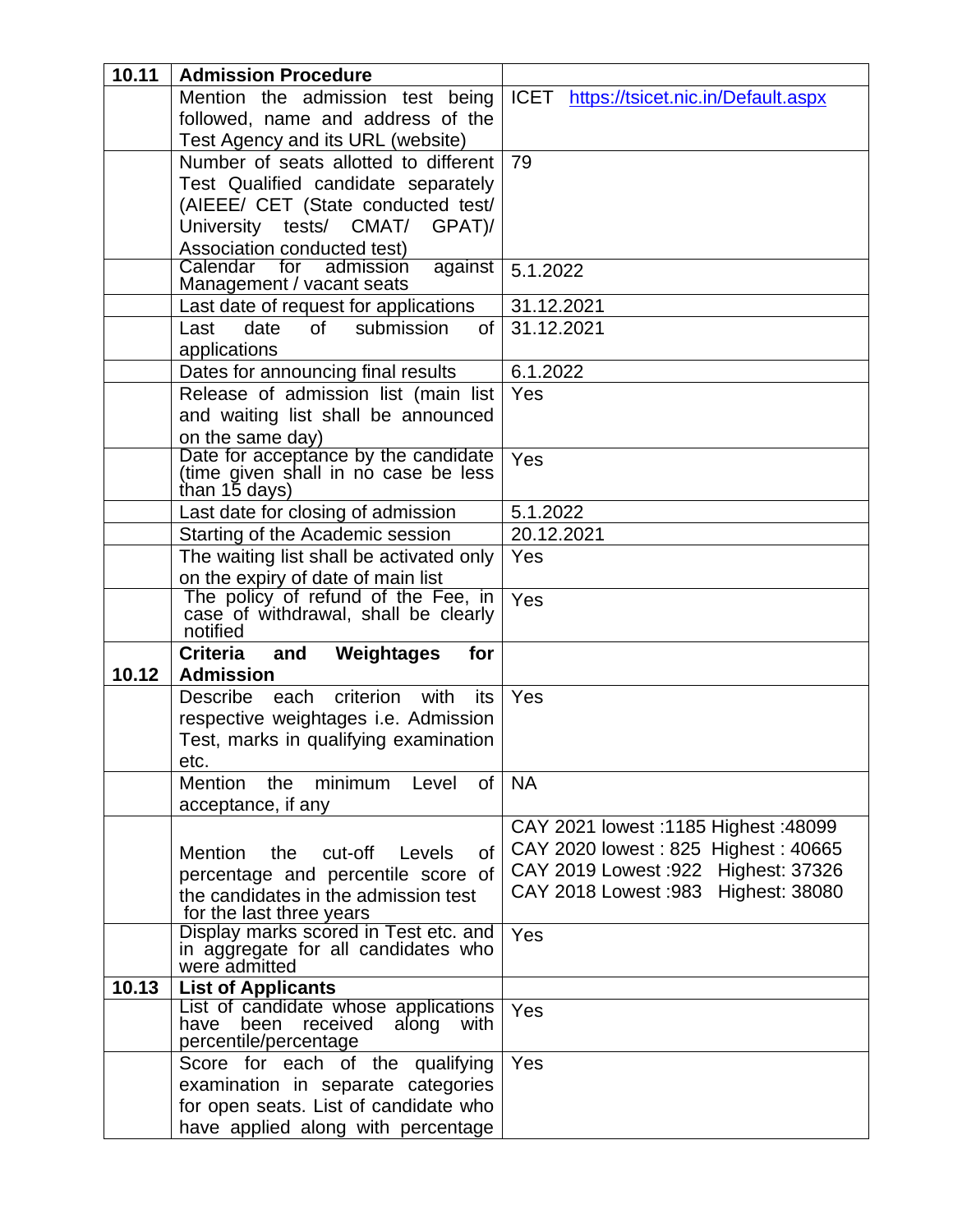|       | and percentile score for Management                                                                     |                                           |
|-------|---------------------------------------------------------------------------------------------------------|-------------------------------------------|
|       | quota seats                                                                                             |                                           |
| 10.14 | <b>Results</b><br><b>Admission</b><br><b>Under</b><br><b>of</b><br><b>Management seats/Vacant seats</b> |                                           |
|       | Composition of selection team for                                                                       | Yes                                       |
|       | admission under Management Quota                                                                        |                                           |
|       | with the brief profile of members (This                                                                 |                                           |
|       | information be made available in the                                                                    |                                           |
|       | public domain after the admission                                                                       |                                           |
|       | process is over)                                                                                        |                                           |
|       | Score of the individual candidate<br>admitted arranged in order or merit                                | Yes                                       |
|       | List of candidate who have been<br>offered admission                                                    | Yes                                       |
|       |                                                                                                         | Yes                                       |
|       | Waiting list of the candidate in order<br>of merit to be operative from the last                        |                                           |
|       | date of joining of the first list                                                                       |                                           |
|       | candidate<br>List of the candidate who joined within                                                    | Yes                                       |
|       | the date, vacancy position in each                                                                      |                                           |
|       | category before operation of waiting                                                                    |                                           |
|       | list                                                                                                    |                                           |
|       | Information of Infrastructure and                                                                       |                                           |
| 10.15 | <b>Other Resources Available</b>                                                                        |                                           |
|       |                                                                                                         | 4                                         |
|       |                                                                                                         | Room1: 66.86                              |
|       |                                                                                                         | Room2: 69.62                              |
|       |                                                                                                         | Room3: 66                                 |
|       | Number of Class Rooms and size of                                                                       | Room4: 66                                 |
|       | each                                                                                                    |                                           |
|       |                                                                                                         | $\overline{2}$                            |
|       |                                                                                                         |                                           |
|       |                                                                                                         | 37.38                                     |
|       | Number of Tutorial rooms and size of                                                                    | 37.38                                     |
|       | each                                                                                                    |                                           |
|       | <b>Computing Facilities</b><br>Number of Laboratories and size of                                       | Computers: 80 Printers: 5<br>$\mathbf{1}$ |
|       | each                                                                                                    |                                           |
|       | Number of Drawing<br><b>Halls</b><br>with                                                               | <b>NA</b>                                 |
|       | capacity of each<br>Number of Computer Centers with<br>capacity of each                                 | 1,80                                      |
|       | Central Examination Facility, Number                                                                    | $\mathbf{1}$                              |
|       | of rooms and capacity of each                                                                           | 31.57                                     |
|       | Barrier Free Built Environment for                                                                      | Yes                                       |
|       | disabled and elderly persons                                                                            |                                           |
|       | <b>Occupancy Certificate</b>                                                                            | Yes                                       |
|       | <b>Fire and Safety Certificate</b>                                                                      | Yes                                       |
|       | <b>Hostel Facilities</b>                                                                                | No                                        |
|       | Library                                                                                                 |                                           |
|       | Number of Library<br>books/ Titles/<br>Journals available (program-wise)                                | 3000/1207/26                              |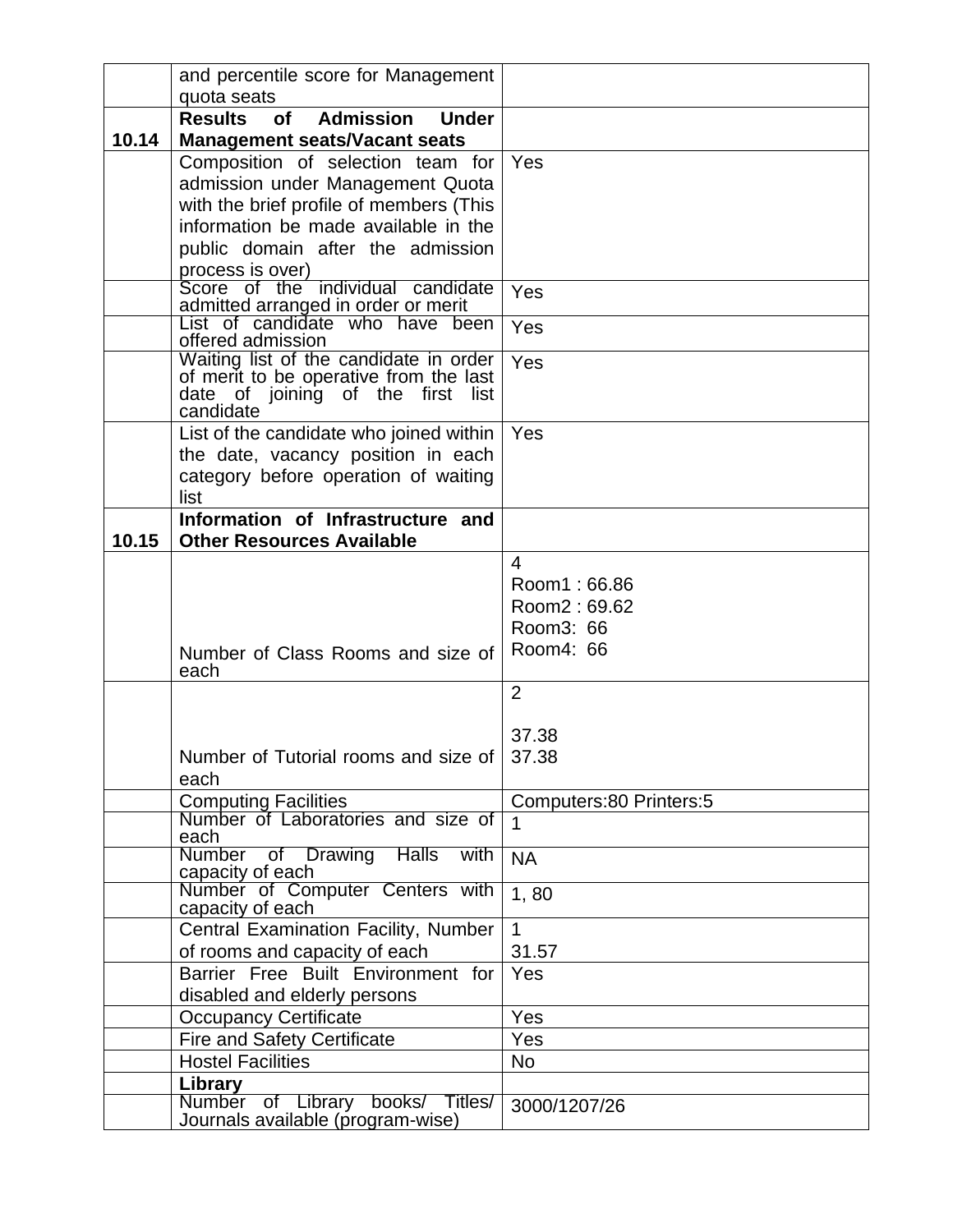|                                                                                                                                                                  | 6                                                                                                              |
|------------------------------------------------------------------------------------------------------------------------------------------------------------------|----------------------------------------------------------------------------------------------------------------|
| List of online National/ International                                                                                                                           | IJM / IJF/ Prabhandan: IJM / AIJER:<br>Arthasastra indian journal of economics<br>and research/ SCMS: JIM/ FRM |
| Journals subscribed                                                                                                                                              |                                                                                                                |
| E- Library facilities                                                                                                                                            | Yes                                                                                                            |
| Laboratory and Workshop                                                                                                                                          |                                                                                                                |
| List of Major Equipment/Facilities in<br>each Laboratory/ Workshop<br>List of Experimental Setup in each<br>Laboratory/ Workshop                                 | <b>MULTIMEDIA LCD PROJECTOR - 7 Nos</b><br>UPS 2KV - 2Nos                                                      |
|                                                                                                                                                                  | $\overline{0}$                                                                                                 |
| <b>Computing Facilities</b>                                                                                                                                      |                                                                                                                |
| <b>Internet Bandwidth</b>                                                                                                                                        | 150Mbps                                                                                                        |
| Number and configuration of System<br>Total number of system connected by                                                                                        | 80 Dual Core/1GB/160GB/ 15.6 LCD<br>Monitor and I3/4GB/1TB/18.5 Monitor<br>80                                  |
| LAN                                                                                                                                                              |                                                                                                                |
| Total number of system connected by<br><b>WAN</b>                                                                                                                | 80                                                                                                             |
| Major software packages available                                                                                                                                | MS Office, Oracle, Java                                                                                        |
| Special purpose facilities available                                                                                                                             |                                                                                                                |
| <b>Innovation Cell</b>                                                                                                                                           |                                                                                                                |
| Social Media Cell                                                                                                                                                | <b>NA</b>                                                                                                      |
| Compliance of the National Academic<br>Depository (NAD), applicable<br>to<br>PGCM/<br><b>PGDM</b><br><b>Institutions</b><br>and<br><b>University Departments</b> | <b>NA</b>                                                                                                      |
| List of facilities available                                                                                                                                     |                                                                                                                |
| <b>Games and Sports Facilities</b>                                                                                                                               | Yes                                                                                                            |
| <b>Extra-Curricular Activities</b>                                                                                                                               | Yes                                                                                                            |
| <b>Soft Skill Development Facilities</b>                                                                                                                         | Yes                                                                                                            |
| <b>Teaching Learning Process</b>                                                                                                                                 |                                                                                                                |
| Curricula and syllabus for each of the<br>Programmes as approved by the<br><b>University</b>                                                                     | Yes                                                                                                            |
| Academic Calendar of the University                                                                                                                              | <b>Almanac</b>                                                                                                 |
| Academic Time Table with the name<br>of the Faculty members handling the<br>Course                                                                               | <b>Time Table</b>                                                                                              |
| Teaching Load of each Faculty                                                                                                                                    |                                                                                                                |
| Continuous<br>Internal<br><b>Evaluation</b><br>System and place                                                                                                  | Yes                                                                                                            |
| Student's assessment of Faculty,                                                                                                                                 | Yes                                                                                                            |
| System in place<br>For each Post Graduate Courses                                                                                                                |                                                                                                                |
| give the following                                                                                                                                               |                                                                                                                |
| Title of the Course                                                                                                                                              | <b>MBA</b>                                                                                                     |
| Curriculum and Syllabi                                                                                                                                           | Syllabi old                                                                                                    |